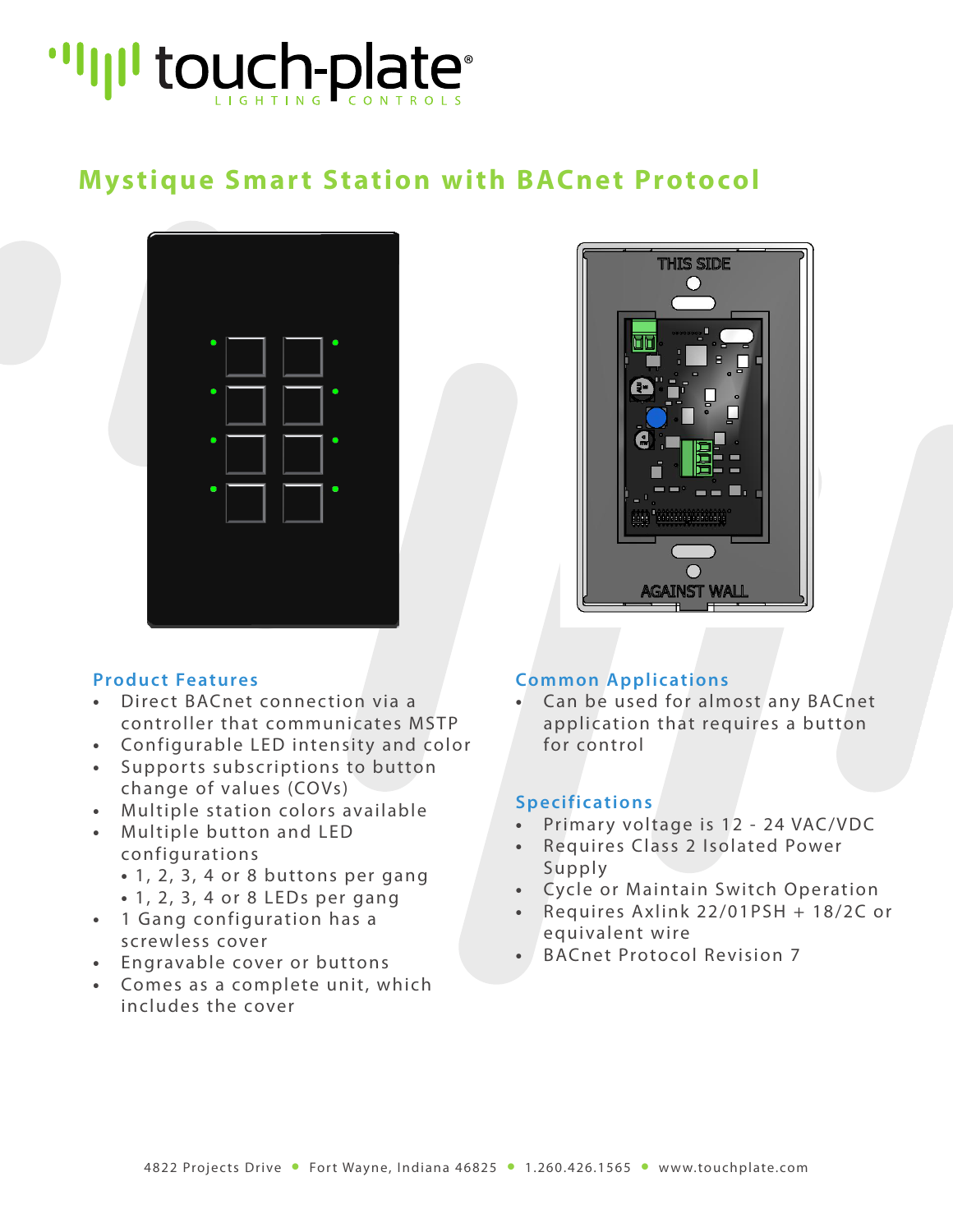## "I'll touch-plate"

### **How to Order the Mystique BACnet Smart Station**

| Part Number                                                                             | Description                                      | <b>Dimensions</b> |  |  |  |
|-----------------------------------------------------------------------------------------|--------------------------------------------------|-------------------|--|--|--|
| MYSS1-0101B-XXX                                                                         | Mystique Station, 1 Gang, 1 Button/1 LED, BACnet | 4.880"L x 3.125"W |  |  |  |
| MYSS1-0202B-XXX                                                                         | Mystique Station, 1 Gang, 2 Button/2 LED, BACnet | 4.880"L x 3.125"W |  |  |  |
| MYSS1-0303B-XXX                                                                         | Mystique Station, 1 Gang, 3 Button/3 LED, BACnet | 4.880"L x 3.125"W |  |  |  |
| MYSS1-0404B-XXX                                                                         | Mystique Station, 1 Gang, 4 Button/4 LED, BACnet | 4.880"L x 3.125"W |  |  |  |
| MYSS1-0808B-XXX                                                                         | Mystique Station, 1 Gang, 8 Button/8 LED, BACnet | 4.880"L x 3.125"W |  |  |  |
| Colors Available: Light Almond (ALM), Black (BLK), Ivory (IVR), and<br>XXX Color Suffix |                                                  |                   |  |  |  |
|                                                                                         | White (WHT)                                      |                   |  |  |  |